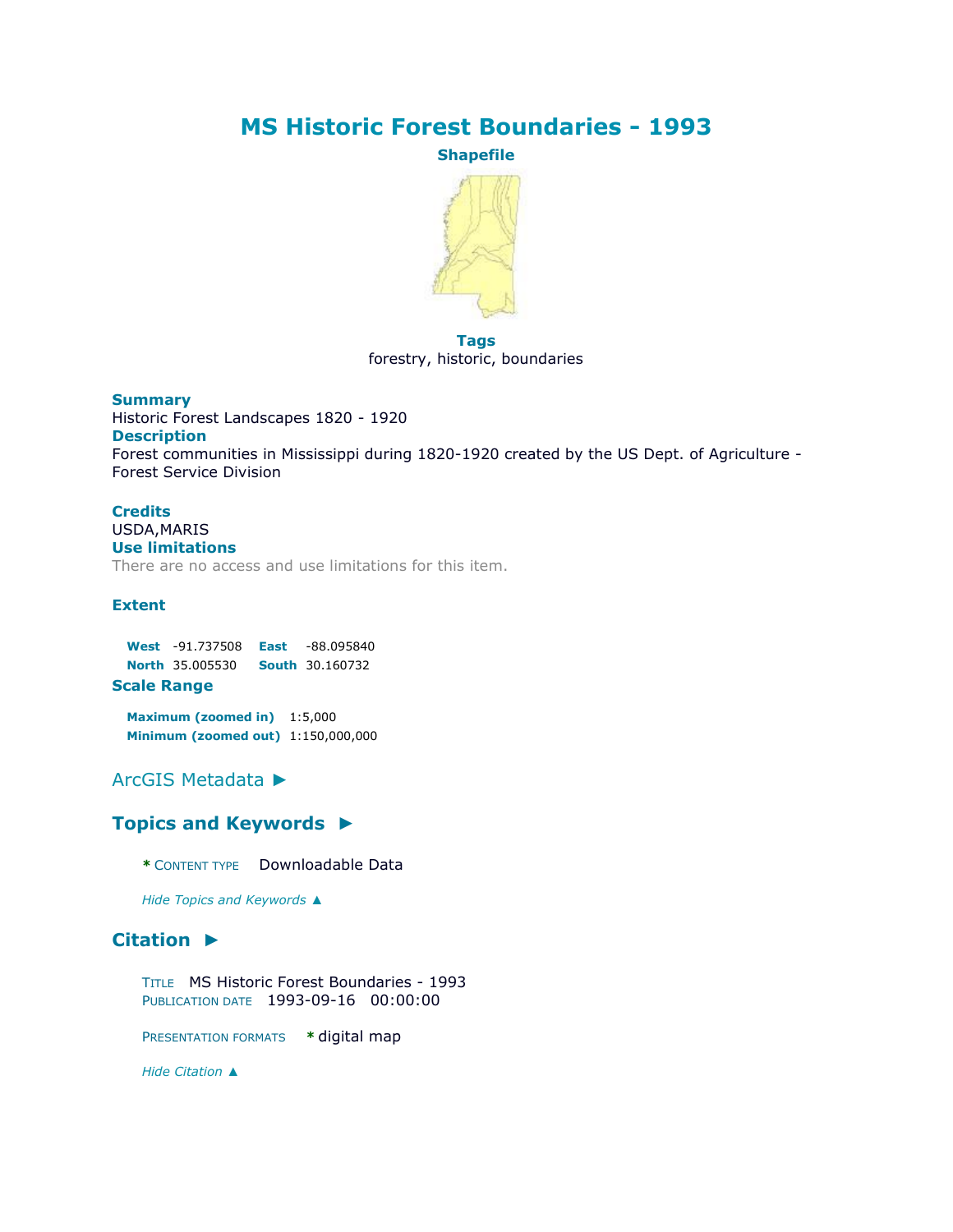## **[Citation Contacts](file:///C:/Users/swalker/AppData/Local/Temp/arc4EC9/tmpB698.tmp.htm%23ID0EAJJA) ►**

RESPONSIBLE PARTY INDIVIDUAL'S NAME Steve Walker ORGANIZATION'S NAME MARIS CONTACT'S POSITION GIS Operations Manager CONTACT'S ROLE originator

C[ONTACT INFORMATION](file:///C:/Users/swalker/AppData/Local/Temp/arc4EC9/tmpB698.tmp.htm%23ID0EAAJJA)  $\blacktriangleright$ PHONE VOICE 601-432-6149

**ADDRESS** TYPE physical DELIVERY POINT 3825 Ridgewood Rd CITY Jackson ADMINISTRATIVE AREA MS POSTAL CODE 39211 E-MAIL ADDRESS [swalker@mississippi.edu](mailto:swalker@mississippi.edu?subject=MS%20Historic%20Forest%20Boundaries%20-%201993)

HOURS OF SERVICE M-F 7-3 CDT

*Hide [Contact information](file:///C:/Users/swalker/AppData/Local/Temp/arc4EC9/tmpB698.tmp.htm%23ID0EAAJJA) ▲*

*Hide [Citation Contacts](file:///C:/Users/swalker/AppData/Local/Temp/arc4EC9/tmpB698.tmp.htm%23ID0EAJJA) ▲*

#### **[Resource Details](file:///C:/Users/swalker/AppData/Local/Temp/arc4EC9/tmpB698.tmp.htm%23ID0EEBGMA) ►**

DATASET LANGUAGES **\*** English (UNITED STATES) DATASET CHARACTER SET utf8 - 8 bit UCS Transfer Format

STATUS historical archive SPATIAL REPRESENTATION TYPE **\*** vector

**\*** PROCESSING ENVIRONMENT Version 6.2 (Build 9200) ; Esri ArcGIS 10.6.1.9270

**CREDITS** 

USDA,MARIS

ARCGIS ITEM PROPERTIES

- **\*** NAME histfor
- **\*** SIZE 0.362
- **\*** LOCATION file://\\DESKTOP-TP9LNVL\F\$\DATA\00\_GEOSCIENTIFIC\histfor.shp **\*** ACCESS PROTOCOL Local Area Network

*Hide [Resource Details](file:///C:/Users/swalker/AppData/Local/Temp/arc4EC9/tmpB698.tmp.htm%23ID0EEBGMA) ▲*

### **[Extents](file:///C:/Users/swalker/AppData/Local/Temp/arc4EC9/tmpB698.tmp.htm%23ID0EEDBGMA) ►**

EXTENT GEOGRAPHIC EXTENT BOUNDING RECTANGLE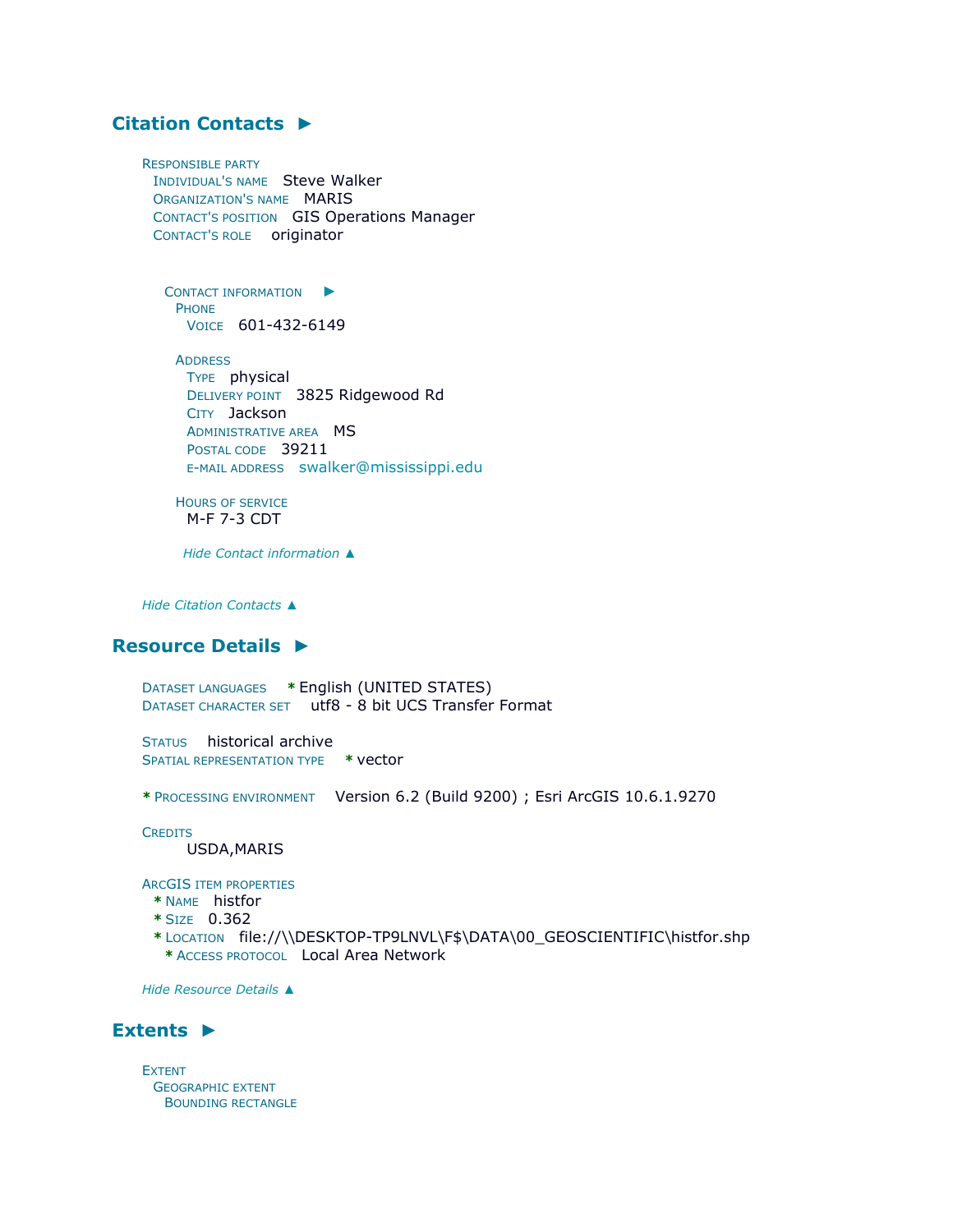```
EXTENT TYPE Extent used for searching 
* WEST LONGITUDE -91.737508 
* EAST LONGITUDE -88.095840 
* NORTH LATITUDE 35.005530 
* SOUTH LATITUDE 30.160732
```
**\*** EXTENT CONTAINS THE RESOURCE Yes

EXTENT IN THE ITEM'S COORDINATE SYSTEM

- **\*** WEST LONGITUDE 318558.013109
- **\*** EAST LONGITUDE 650997.885571
- **\*** SOUTH LATITUDE 1042175.225434
- **\*** NORTH LATITUDE 1577862.070691
- **\*** EXTENT CONTAINS THE RESOURCE Yes

*Hide [Extents](file:///C:/Users/swalker/AppData/Local/Temp/arc4EC9/tmpB698.tmp.htm%23ID0EEDBGMA) ▲*

#### **[Resource Maintenance](file:///C:/Users/swalker/AppData/Local/Temp/arc4EC9/tmpB698.tmp.htm%23ID0EAJA) ►**

RESOURCE MAINTENANCE UPDATE FREQUENCY not planned

*Hide [Resource Maintenance](file:///C:/Users/swalker/AppData/Local/Temp/arc4EC9/tmpB698.tmp.htm%23ID0EAJA) ▲*

## **[Spatial Reference](file:///C:/Users/swalker/AppData/Local/Temp/arc4EC9/tmpB698.tmp.htm%23ID0EEAGMA) ►**

ARCGIS COORDINATE SYSTEM

- **\*** TYPE Projected
- **\*** GEOGRAPHIC COORDINATE REFERENCE GCS\_North\_American\_1983
- **\*** PROJECTION mstm
- **\*** COORDINATE REFERENCE DETAILS
	- PROJECTED COORDINATE SYSTEM
		- X ORIGIN -5122200

Y ORIGIN -12297100

- XY SCALE 450339697.45066422
- Z ORIGIN -100000
- Z SCALE 10000
- M ORIGIN -100000
- M SCALE 10000
- XY TOLERANCE 0.001
- Z TOLERANCE 0.001
- M TOLERANCE 0.001
- HIGH PRECISION true

```
WELL-KNOWN TEXT
```
PROJCS["mstm",GEOGCS["GCS\_North\_American\_1983",DATUM["D\_North\_American\_19 83",SPHEROID["GRS\_1980",6378137.0,298.257222101]],PRIMEM["Greenwich",0.0],UN IT["Degree",0.0174532925199433]],PROJECTION["Transverse\_Mercator"],PARAMETER[ "False\_Easting",500000.0],PARAMETER["False\_Northing",1300000.0],PARAMETER["Cent ral Meridian",-

89.75],PARAMETER["Scale\_Factor",0.9998335],PARAMETER["Latitude\_Of\_Origin",32.5], UNIT["Meter",1.0]]

REFERENCE SYSTEM IDENTIFIER

**\*** VALUE 0

*Hide [Spatial Reference](file:///C:/Users/swalker/AppData/Local/Temp/arc4EC9/tmpB698.tmp.htm%23ID0EEAGMA) ▲*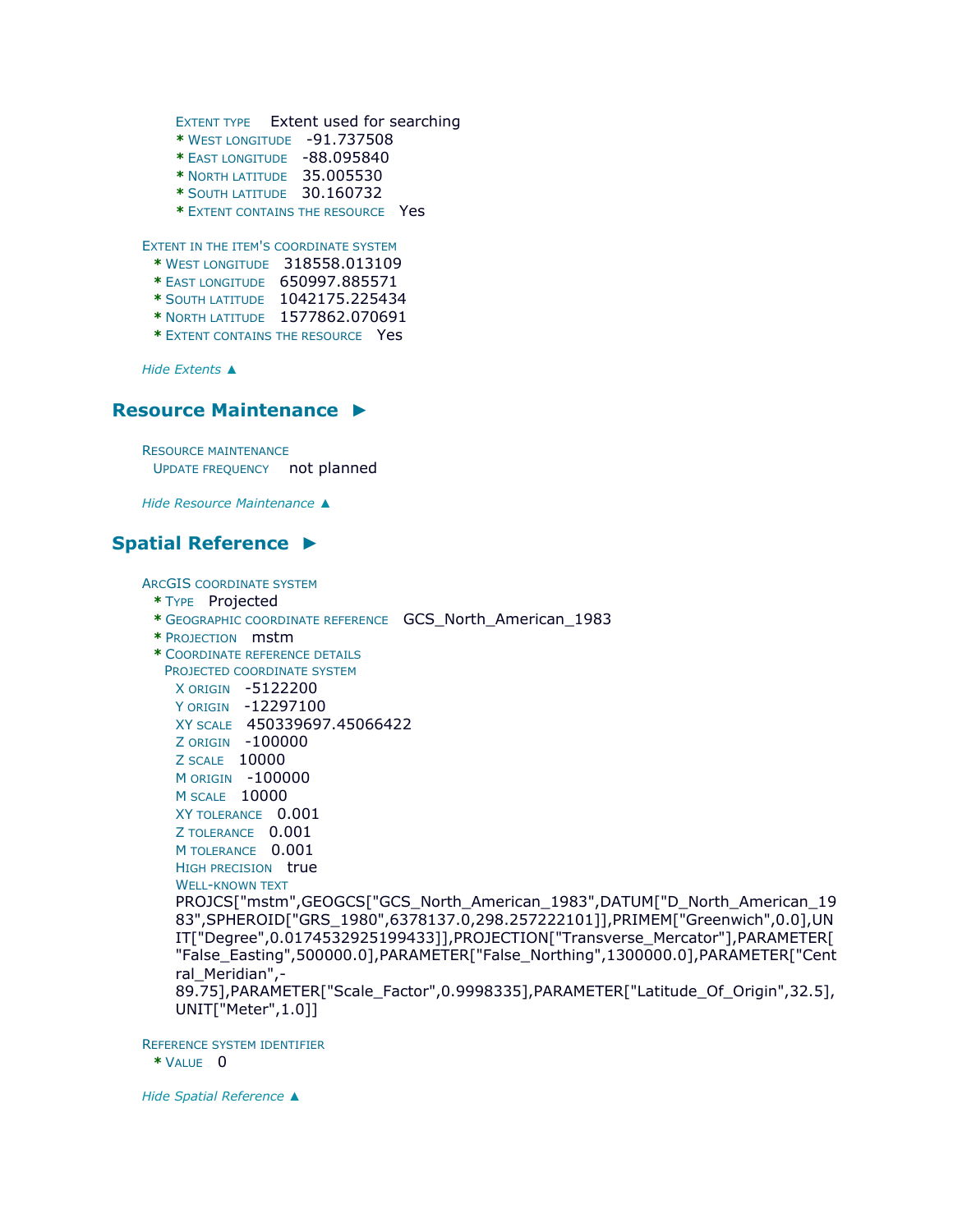# **[Spatial Data Properties](file:///C:/Users/swalker/AppData/Local/Temp/arc4EC9/tmpB698.tmp.htm%23ID0EADA) ►**

| <b>VECTOR</b><br>* LEVEL OF TOPOLOGY FOR THIS DATASET                                                                                                                                                                         | geometry only |
|-------------------------------------------------------------------------------------------------------------------------------------------------------------------------------------------------------------------------------|---------------|
| <b>GEOMETRIC OBJECTS</b><br>FEATURE CLASS NAME histfor<br>* OBJECT TYPE composite<br>* OBJECT COUNT 13                                                                                                                        |               |
| Hide Vector ▲                                                                                                                                                                                                                 |               |
| <b>ARCGIS FEATURE CLASS PROPERTIES</b><br>FEATURE CLASS NAME histfor<br>* FEATURE TYPE Simple<br>* GEOMETRY TYPE Polygon<br>* HAS TOPOLOGY FALSE<br>* FEATURE COUNT 13<br>* SPATIAL INDEX FALSE<br>* LINEAR REFERENCING FALSE |               |
| Hide ArcGIS Feature Class Properties ▲                                                                                                                                                                                        |               |

*Hide [Spatial Data Properties](file:///C:/Users/swalker/AppData/Local/Temp/arc4EC9/tmpB698.tmp.htm%23ID0EADA) ▲*

## **[Distribution](file:///C:/Users/swalker/AppData/Local/Temp/arc4EC9/tmpB698.tmp.htm%23ID0EHA) ►**

DISTRIBUTION FORMAT **\*** NAME Shapefile

TRANSFER OPTIONS **\*** TRANSFER SIZE 0.362

*Hide [Distribution](file:///C:/Users/swalker/AppData/Local/Temp/arc4EC9/tmpB698.tmp.htm%23ID0EHA) ▲*

## **[Fields](file:///C:/Users/swalker/AppData/Local/Temp/arc4EC9/tmpB698.tmp.htm%23ID0ELA) ►**

D[ETAILS FOR OBJECT](file:///C:/Users/swalker/AppData/Local/Temp/arc4EC9/tmpB698.tmp.htm%23ID0EALA) histfor ► **\*** TYPE Feature Class **\*** ROW COUNT 13 FIELD [FID](file:///C:/Users/swalker/AppData/Local/Temp/arc4EC9/tmpB698.tmp.htm%23ID0EHALA) ► **\*** ALIAS FID **\*** DATA TYPE OID **\*** WIDTH 4 **\*** PRECISION 0 **\*** SCALE 0 **\*** FIELD DESCRIPTION Internal feature number.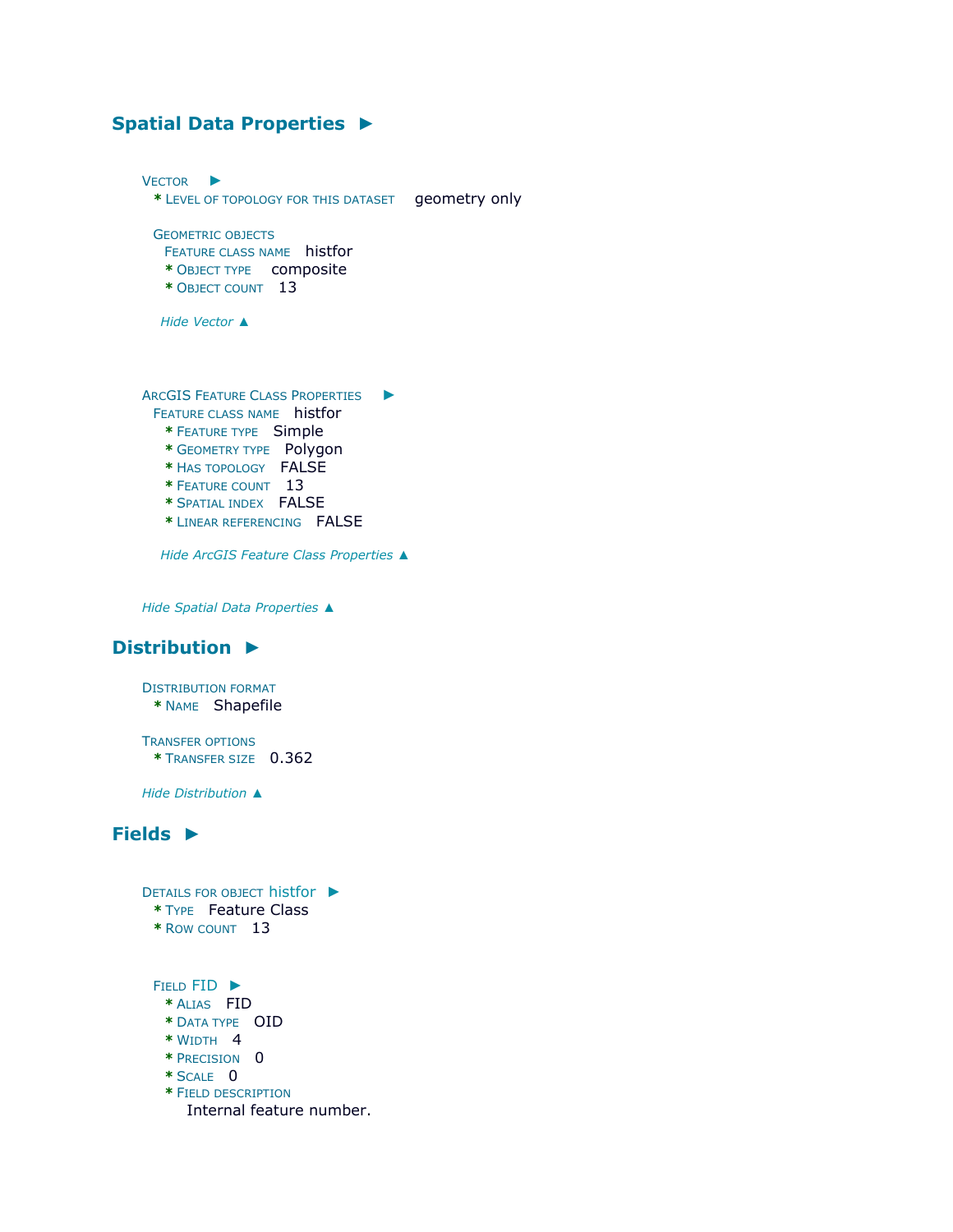#### **\*** DESCRIPTION SOURCE Esri

**\*** DESCRIPTION OF VALUES Sequential unique whole numbers that are automatically generated.

*Hide [Field](file:///C:/Users/swalker/AppData/Local/Temp/arc4EC9/tmpB698.tmp.htm%23ID0EHALA) FID ▲*

FIELD [Shape](file:///C:/Users/swalker/AppData/Local/Temp/arc4EC9/tmpB698.tmp.htm%23ID0EGALA) ►

- **\*** ALIAS Shape
- **\*** DATA TYPE Geometry
- **\*** WIDTH 0
- **\*** PRECISION 0
- **\*** SCALE 0
- **\*** FIELD DESCRIPTION Feature geometry.
- **\*** DESCRIPTION SOURCE Esri
- **\*** DESCRIPTION OF VALUES Coordinates defining the features.

*Hide Field [Shape](file:///C:/Users/swalker/AppData/Local/Temp/arc4EC9/tmpB698.tmp.htm%23ID0EGALA) ▲*

FIELD [AREA](file:///C:/Users/swalker/AppData/Local/Temp/arc4EC9/tmpB698.tmp.htm%23ID0EFALA) ►

- **\*** ALIAS AREA
- **\*** DATA TYPE Double
- **\*** WIDTH 20
- **\*** PRECISION 0
- **\*** SCALE 0

*Hide Field [AREA](file:///C:/Users/swalker/AppData/Local/Temp/arc4EC9/tmpB698.tmp.htm%23ID0EFALA) ▲*

FIELD [PERIMETER](file:///C:/Users/swalker/AppData/Local/Temp/arc4EC9/tmpB698.tmp.htm%23ID0EEALA) ►

- **\*** ALIAS PERIMETER
- **\*** DATA TYPE Double
- **\*** WIDTH 20
- **\*** PRECISION 0
- **\*** SCALE 0

*Hide Field [PERIMETER](file:///C:/Users/swalker/AppData/Local/Temp/arc4EC9/tmpB698.tmp.htm%23ID0EEALA) ▲*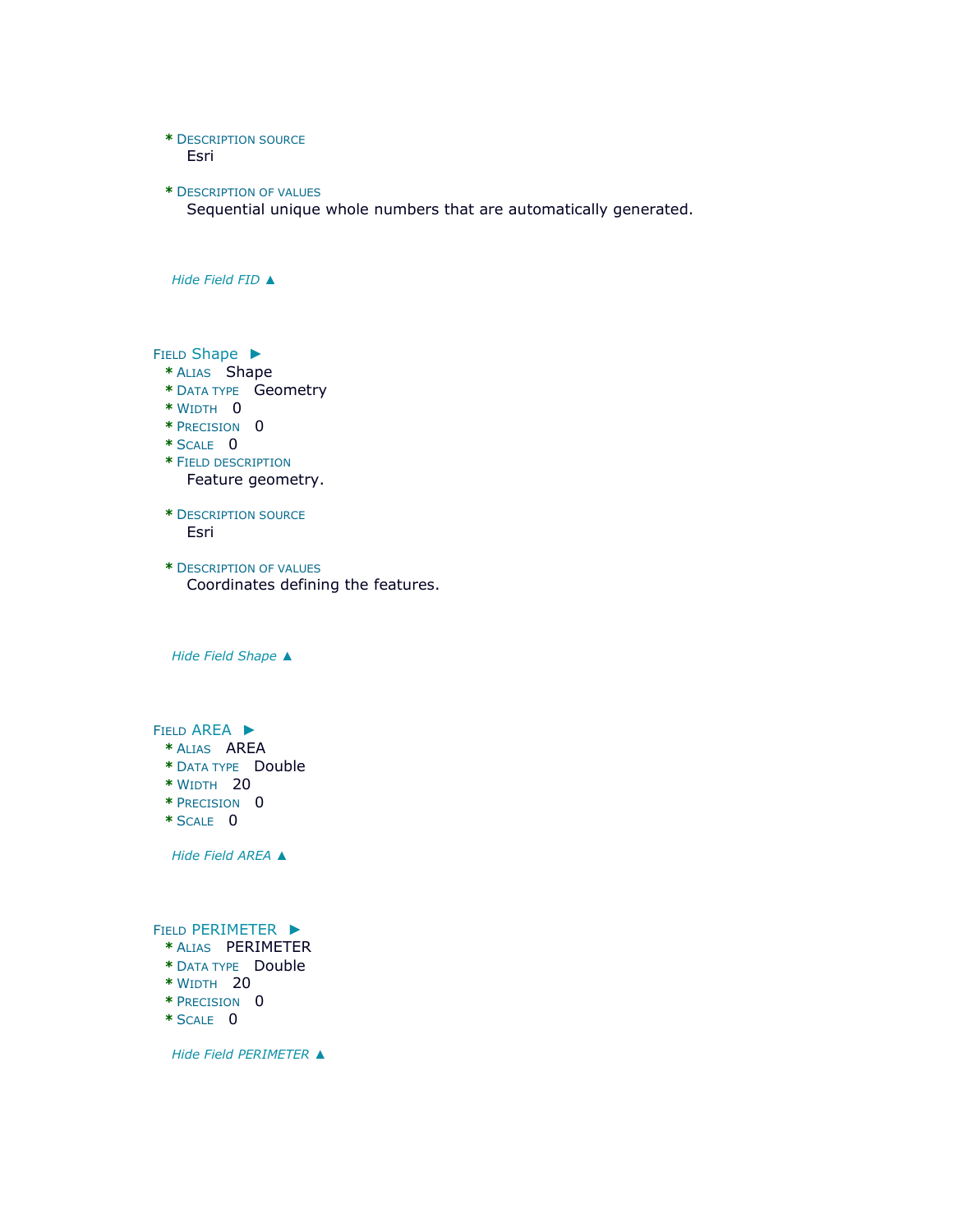FIELD [HISTFOR\\_](file:///C:/Users/swalker/AppData/Local/Temp/arc4EC9/tmpB698.tmp.htm%23ID0EDALA) ► **\*** ALIAS HISTFOR\_ **\*** DATA TYPE Double **\*** WIDTH 11 **\*** PRECISION 11 **\*** SCALE 0 *Hide Field [HISTFOR\\_](file:///C:/Users/swalker/AppData/Local/Temp/arc4EC9/tmpB698.tmp.htm%23ID0EDALA) ▲*

FIELD HISTFOR ID ►

- **\*** ALIAS HISTFOR\_ID
- **\*** DATA TYPE Double
- **\*** WIDTH 11
- **\*** PRECISION 11
- **\*** SCALE 0

*Hide Field [HISTFOR\\_ID](file:///C:/Users/swalker/AppData/Local/Temp/arc4EC9/tmpB698.tmp.htm%23ID0ECALA) ▲*

FIELD [SYMBOL](file:///C:/Users/swalker/AppData/Local/Temp/arc4EC9/tmpB698.tmp.htm%23ID0EBALA) ▶

- **\*** ALIAS SYMBOL
- **\*** DATA TYPE SmallInteger
- **\*** WIDTH 3
- **\*** PRECISION 3
- **\*** SCALE 0
- FIELD DESCRIPTION

US Forest Service identification number

DESCRIPTION SOURCE

USFS

*Hide Field [SYMBOL](file:///C:/Users/swalker/AppData/Local/Temp/arc4EC9/tmpB698.tmp.htm%23ID0EBALA) ▲*

FIELD [LABEL](file:///C:/Users/swalker/AppData/Local/Temp/arc4EC9/tmpB698.tmp.htm%23ID0EAALA) ►

- **\*** ALIAS LABEL
- **\*** DATA TYPE String
- **\*** WIDTH 70
- **\*** PRECISION 0
- **\*** SCALE 0

FIELD DESCRIPTION

Description of Landscape:

SYMBOL LABEL

- 20 Slash pine with longleaf pine-bay-Savannas
- 29 Longleaf Pine with Loblolly Pine-Slash Pine
- 30 Shortleaf/Longleaf Pine-Loblolly Pine-Upland Hardwood
- 32 Post Oak-Blackjack Oak Shortleaf Pine
- 35 Loblolly-shortleaf-mixed hardwood with scattered prairies
- 42 Upland hardwood-shortleaf pine-loblolly pine
- 43 Shortleaf pine-loblolly pine-post/ blackjack oak
- 44 Shortleaf/longleaf pine-upland hardwood-loblolly
- Intermittent prairies with blackjack-post oak-hawthorn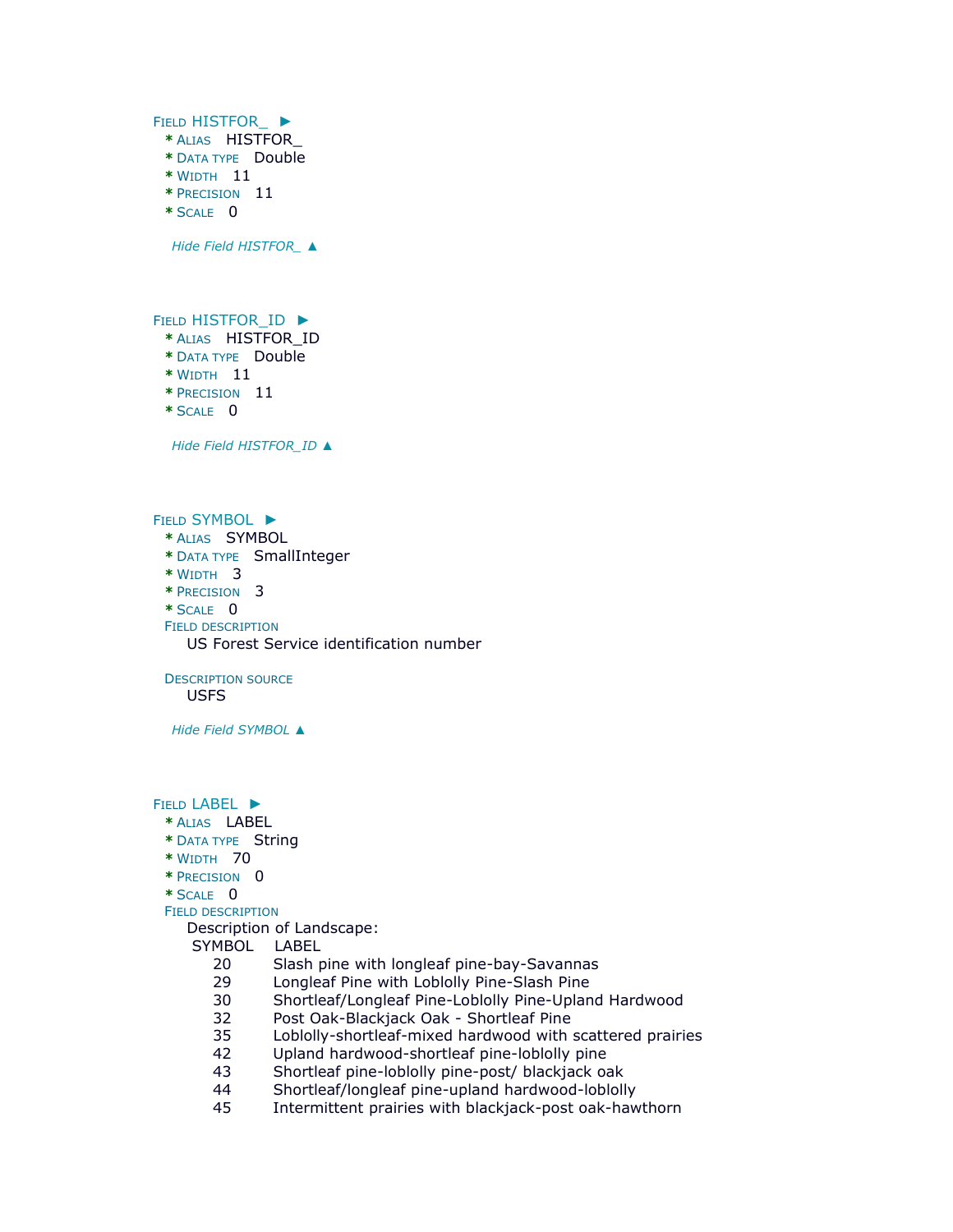- 66 Oak-hickory-magnolia-poplar
- 72 Bottomland hardwood (Oak-gum-cottonwood-cypress)
- 101 Loblolly/shortleaf pine-oak

DESCRIPTION SOURCE

USFS

*Hide Field [LABEL](file:///C:/Users/swalker/AppData/Local/Temp/arc4EC9/tmpB698.tmp.htm%23ID0EAALA) ▲*

*Hide [Details for object](file:///C:/Users/swalker/AppData/Local/Temp/arc4EC9/tmpB698.tmp.htm%23ID0EALA) histfor ▲*

*Hide [Fields](file:///C:/Users/swalker/AppData/Local/Temp/arc4EC9/tmpB698.tmp.htm%23ID0ELA) ▲*

## **[Metadata Details](file:///C:/Users/swalker/AppData/Local/Temp/arc4EC9/tmpB698.tmp.htm%23ID0TALMA) ►**

**\*** METADATA LANGUAGE English (UNITED STATES)

SCOPE OF THE DATA DESCRIBED BY THE METADATA **\*** dataset SCOPE NAME **\*** dataset

**\*** LAST UPDATE 2019-01-17

ARCGIS METADATA PROPERTIES METADATA FORMAT ArcGIS 1.0 METADATA STYLE FGDC CSDGM Metadata STANDARD OR PROFILE USED TO EDIT METADATA FGDC

CREATED IN ARCGIS FOR THE ITEM 2019-01-16 14:34:08 LAST MODIFIED IN ARCGIS FOR THE ITEM 2019-01-17 10:08:40

AUTOMATIC UPDATES HAVE BEEN PERFORMED Yes LAST UPDATE 2019-01-17 10:08:40

*Hide [Metadata Details](file:///C:/Users/swalker/AppData/Local/Temp/arc4EC9/tmpB698.tmp.htm%23ID0TALMA) ▲*

#### **[Metadata Contacts](file:///C:/Users/swalker/AppData/Local/Temp/arc4EC9/tmpB698.tmp.htm%23ID0EAA) ►**

METADATA CONTACT INDIVIDUAL'S NAME Steve Walker ORGANIZATION'S NAME MARIS CONTACT'S POSITION GIS Operations Manager CONTACT'S ROLE originator

C[ONTACT INFORMATION](file:///C:/Users/swalker/AppData/Local/Temp/arc4EC9/tmpB698.tmp.htm%23ID0EBAA)  $\blacktriangleright$ PHONE VOICE 601-432-6149

**ADDRESS** TYPE physical DELIVERY POINT 3825 Ridgewood Rd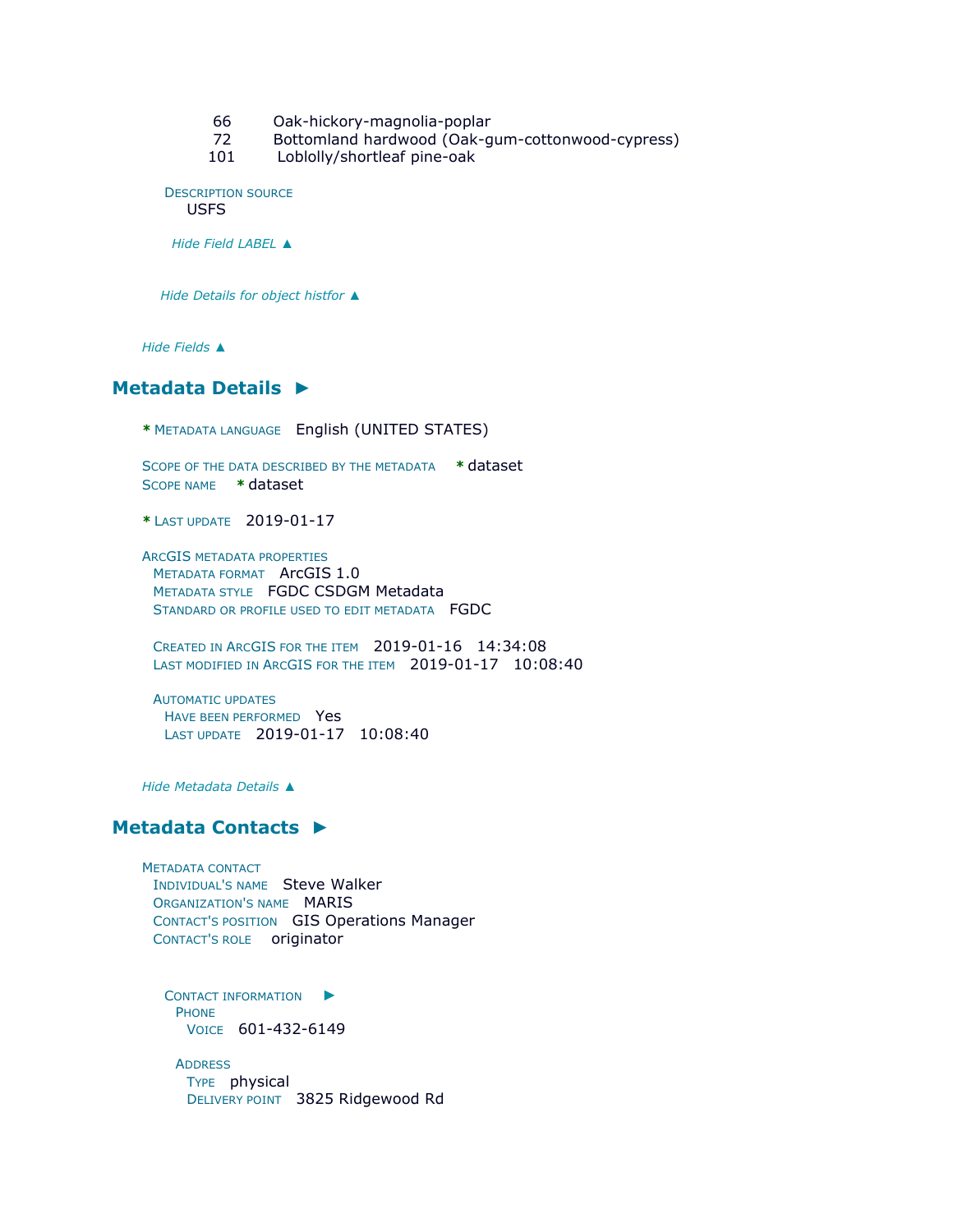CITY Jackson ADMINISTRATIVE AREA MS POSTAL CODE 39211 E-MAIL ADDRESS [swalker@mississippi.edu](mailto:swalker@mississippi.edu?subject=MS%20Historic%20Forest%20Boundaries%20-%201993)

HOURS OF SERVICE M-F 7-3 CDT

*Hide [Contact information](file:///C:/Users/swalker/AppData/Local/Temp/arc4EC9/tmpB698.tmp.htm%23ID0EBAA) ▲*

*Hide [Metadata Contacts](file:///C:/Users/swalker/AppData/Local/Temp/arc4EC9/tmpB698.tmp.htm%23ID0EAA) ▲*

## **[Thumbnail and Enclosures](file:///C:/Users/swalker/AppData/Local/Temp/arc4EC9/tmpB698.tmp.htm%23ID0EKA) ►**

THUMBNAIL THUMBNAIL TYPE JPG

*Hide [Thumbnail and Enclosures](file:///C:/Users/swalker/AppData/Local/Temp/arc4EC9/tmpB698.tmp.htm%23ID0EKA) ▲*

#### [FGDC Metadata \(read-only\)](file:///C:/Users/swalker/AppData/Local/Temp/arc4EC9/tmpB698.tmp.htm%23fgdcMetadata) ▼

DETAILED DESCRIPTION ENTITY TYPE ENTITY TYPE LABEL histfor

ATTRIBUTE ATTRIBUTE LABEL FID ATTRIBUTE DEFINITION Internal feature number. ATTRIBUTE DEFINITION SOURCE Esri ATTRIBUTE DOMAIN VALUES UNREPRESENTABLE DOMAIN Sequential unique whole numbers that are automatically generated.

**ATTRIBUTE** ATTRIBUTE LABEL Shape ATTRIBUTE DEFINITION Feature geometry. ATTRIBUTE DEFINITION SOURCE Esri ATTRIBUTE DOMAIN VALUES UNREPRESENTABLE DOMAIN Coordinates defining the features.

**ATTRIBUTE** ATTRIBUTE LABEL AREA

**ATTRIBUTE** ATTRIBUTE LABEL PERIMETER

ATTRIBUTE ATTRIBUTE LABEL HISTFOR\_

**ATTRIBUTE** ATTRIBUTE LABEL HISTFOR\_ID

**ATTRIBUTE**